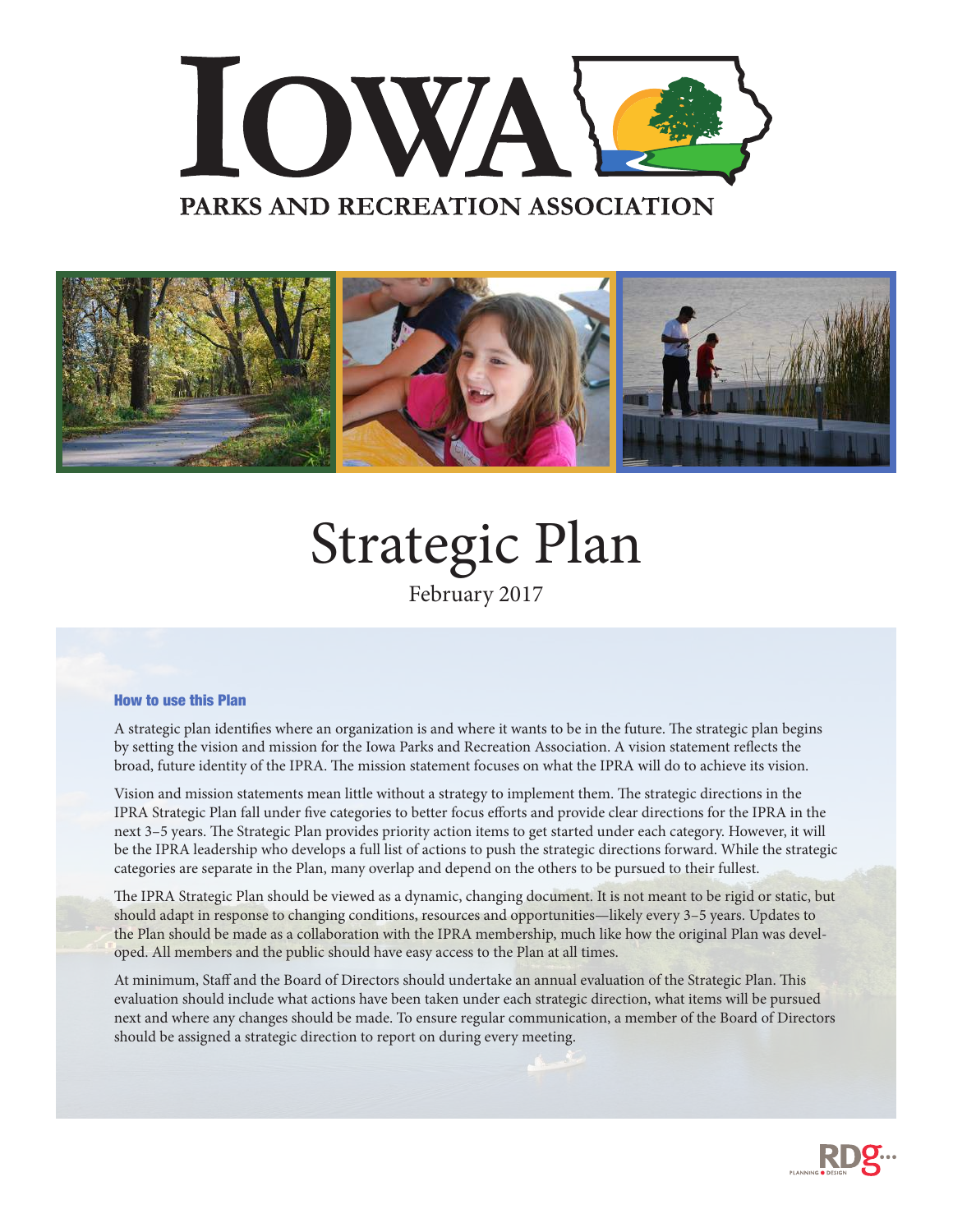

### Preamble

The Strategic Plan for the Iowa Parks and Recreation Association (IPRA) is based on the input of more than 70 members through a series of focus groups, 127 members participating in an on-line survey, and 20 members participating in an intense half-day workshop to critique an early-draft strategic framework. This strategy was refined through additional review by the Steering Committee, Board of Directors (BOD) and IPRA staff. The Plan's intent is to provide a direction for the future of IPRA over the next 3–5 years while outlining tools to measure success and steps that will kick off implementation. Staff and BOD will want to couple this strategy with an annual action plan to ensure ongoing success.

## Vision, Mission and Guiding Principles

### **VISION**

A professional organization of engaged members dedicated to achieving the highest levels of parks and recreation services for the communities of Iowa

### **MISSION**

To help members develop their careers and support lasting parks and recreation systems

### GUIDING PRINCIPLES: Member-Driven. Service-Focused.

- 1. Member-driven and accessible. IPRA must first and foremost be guided by the voices of its many members and provide members access to all tiers of the organization while delivering high-quality services.
- 2. Sustainable and innovative. IPRA must stand the test of time through thoughtful management of its resources, outreach for member growth, transparency in its operations and staying on top of advancements in the parks and recreation field.
- 3. Enhanced through collective strength. IPRA's strength stems not just from services it delivers, but from the education and collective voice it can provide on behalf of parks and recreation systems and professionals. Advocacy efforts should include elected officials at all levels of government, particularly statewide.
- 4. Leadership and networking nurtured. IPRA's value lies in large part through its ability to foster the personal and professional growth of its members, offering enrichment, networking, education and opportunities to lead.
- 5. **Diverse needs balanced.** IPRA strives to deliver an appropriate mix of services reflecting the wide-ranging needs of members at different points in their careers, and communities of various shapes and sizes.

### Strategic Directions

The following categories provide direction that stems from general themes identified by member input and trends in the profession: Sustain, Inform, Unite, Grow, and Track. Each does not stand alone and they often overlap with each other to implement the Strategic Plan, aligning with the overall vision, mission and guiding principles. A "Let's Get Started" piece under each category lists priority initiatives to begin with, but is only a starting point. Many other actions need to be identified to build each strategic direction over the next 3–5 years.

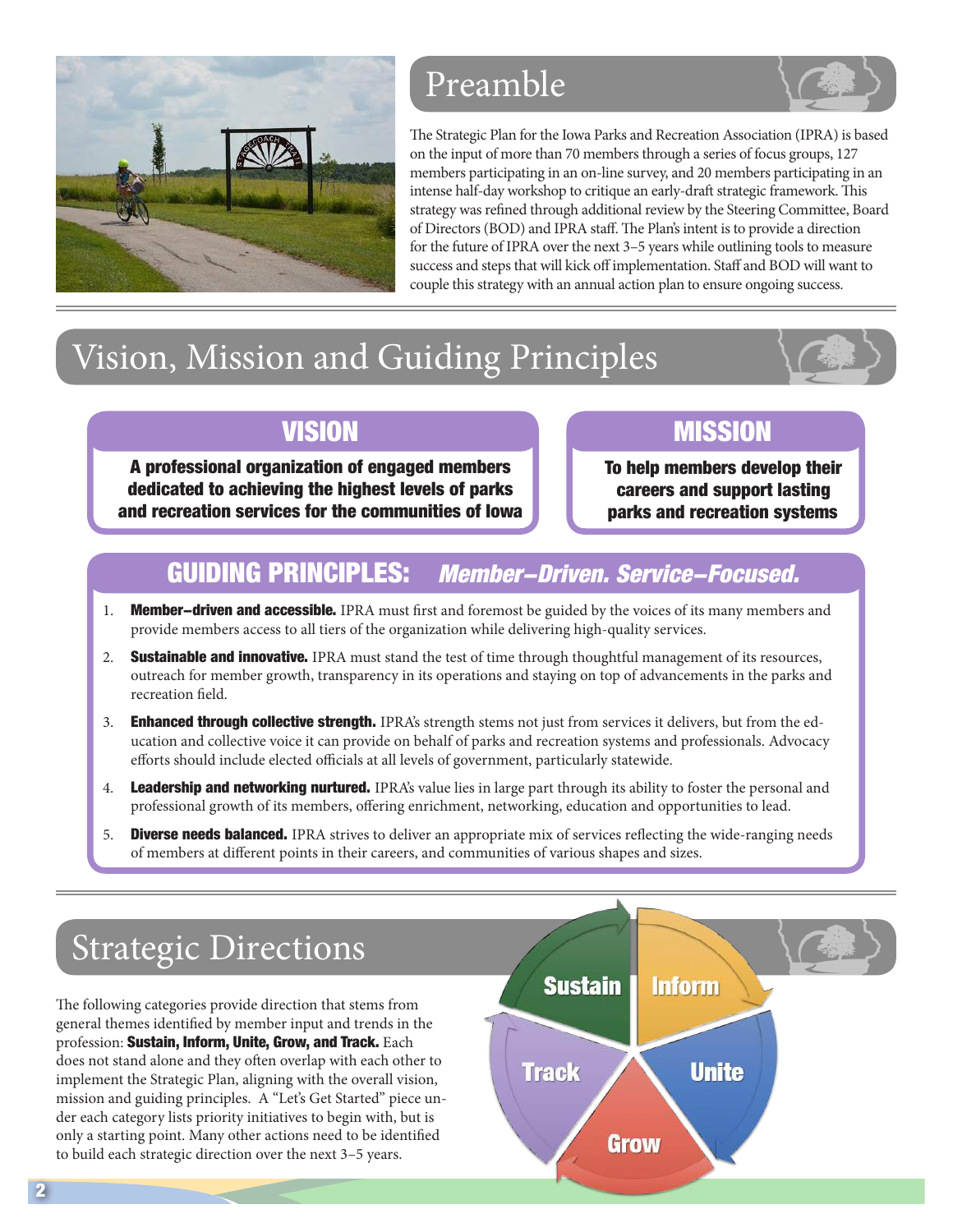**1. SUSTAIN**  $\parallel$  IPRA is a quality organization, but any strategy must look at what it takes for the organization to stand the test of time. This typically prompts strategies related to revenue streams and membership growth. At the same time, programs and services feed into the IPRA's long-term value to its members.

### Expand and enhance member connections by improving the ability for members to connect around similar needs

- i. Support working committees or other programming avenues to expand outreach/services to member sub-groups, (e.g., small-community parks/rec leaders, rec center managers, natural resources managers, etc.), through new or current committee structures. (Note: Aquatics committee is a successful model for IPRA and likely worthy of modeling for other committees)
- ii. Assist members to self-connect for personalized career development and professional counsel
	- a. Establish an enhanced member database, allowing members to identify career stages and specific experiences of members for direct one-to-one outreach
- iii. Survey to determine the potential value of, and interest in, any ongoing mentoring program
- iv. Launch/advance regional and/or localized approaches for connecting members in different regions of Iowa (See "Grow")
- v. Employ web-based/on-line strategies for connectivity and professional development (See "Inform")
- B. Boost member knowledge and understanding of the committee structure, identifying responsibilities of each committee in achieving all strategic directions.
	- i. Create a mini action statement for each committee, stating its main purpose
- ii. Review committees for gaps and where additional committees may be needed (e.g., Technology committee/task force)
- C. Identify new revenue streams and cost reductions
	- i. Explore expansion of training, institutes and similar programs with net revenues
	- ii. Annually review services provided for value and efficiency; cut/tweak as required and where savings can be quantified
- D. Budget for technology
	- i. Launch a technology needs assessment as first step
- E. Accommodate changing needs of commercial members to enhance support and benefits to the IPRA
	- i. Retool approach to conference's vendor exhibits/trade show

#### *Note: Recognize vendor members' sustaining contributions to the IPRA and consider this item for priority action*

- F. Partner with affiliate organizations to prepare case studies for information and ideas supporting IPRA's continuous improvement (see also "Unite")
- G. Communicate regularly with members on what their fees support and the value of the IPRA to continue retention of existing members

### *Let's get started!* Kick-off: Launch technology needs assessment

Establish and convene a technology task force (see below)

Task force and staff issue RFP to IT consultant for needs assessment; incorporate data survey results (see below)

Allow six-week window for proposal return; eight months for study

Secure needs assessment by March 2018

Review and launch first steps for implementation by October 2018, with the focus to further the strategic directions throughout the Plan

Responsibility: Staff/new technology task force

### Success Looks Like...

- Increased member volunteers on IPRA committees and in leadership positions.
- Enhanced technology in service to the organization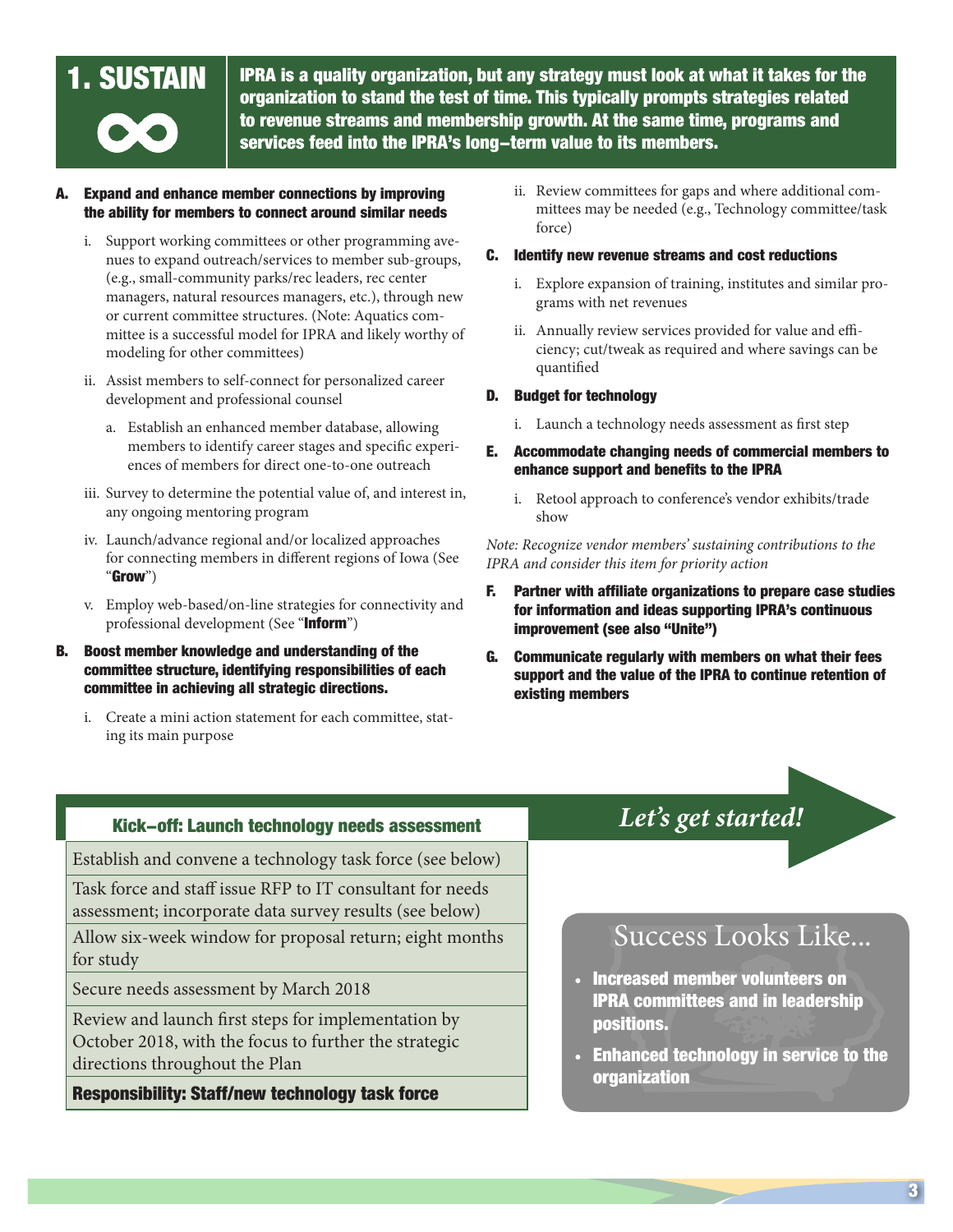

2. INFORM Nearly every organization benefits from working to improve information access, transparency, and ongoing communications. In the case of IPRA, expanding its use of technology surfaces as an element to maintain a high level of information exchange, but some basic ongoing communication upgrades will also benefit organizational efforts.

### A. Upgrade the organization's access to and use of technology

- i. Continue to focus on ongoing website improvements to increase its value to members and the public.
	- a. Develop a members-only log-in for access to additional information to add more value to membership
	- b. Continue assessing the website and adapt to achieve improved appeal and efficiencies
- ii. Leverage technologies to continue and increase ongoing education and connection events (e.g., webinars, Skype meetings, online forums, surveys/data input, etc.)
- iii. Use technologies to overcome geographic distances
- iv. Activate social media following other information/technology advancements as another means of communication.



### B. Improve members' ability to access information

- i. Routinely and promptly post and distribute board meeting minutes/updates, committee meeting notes, survey results, etc.
- ii. Adapt e-blasts and monthly magazines as members' needs change over time.



## Kick-off: Continue focus on website improvement *Let's get started!* and information distribution

Use the technology assessment (See "Sustain") to identify top-tier needs for improvement and the website's role in implementing all strategies

Develop methods/mechanisms for nearly-immediate distribution of board/committee meeting agendas and minutes by Staff

Follow up within three months on mechanisms for posting/ distribution of all communications; "routine" and "efficient" are keys to success

Responsibility: Staff/Ad Hoc Committee

### Success Looks Like...

• Increased website visits/traffic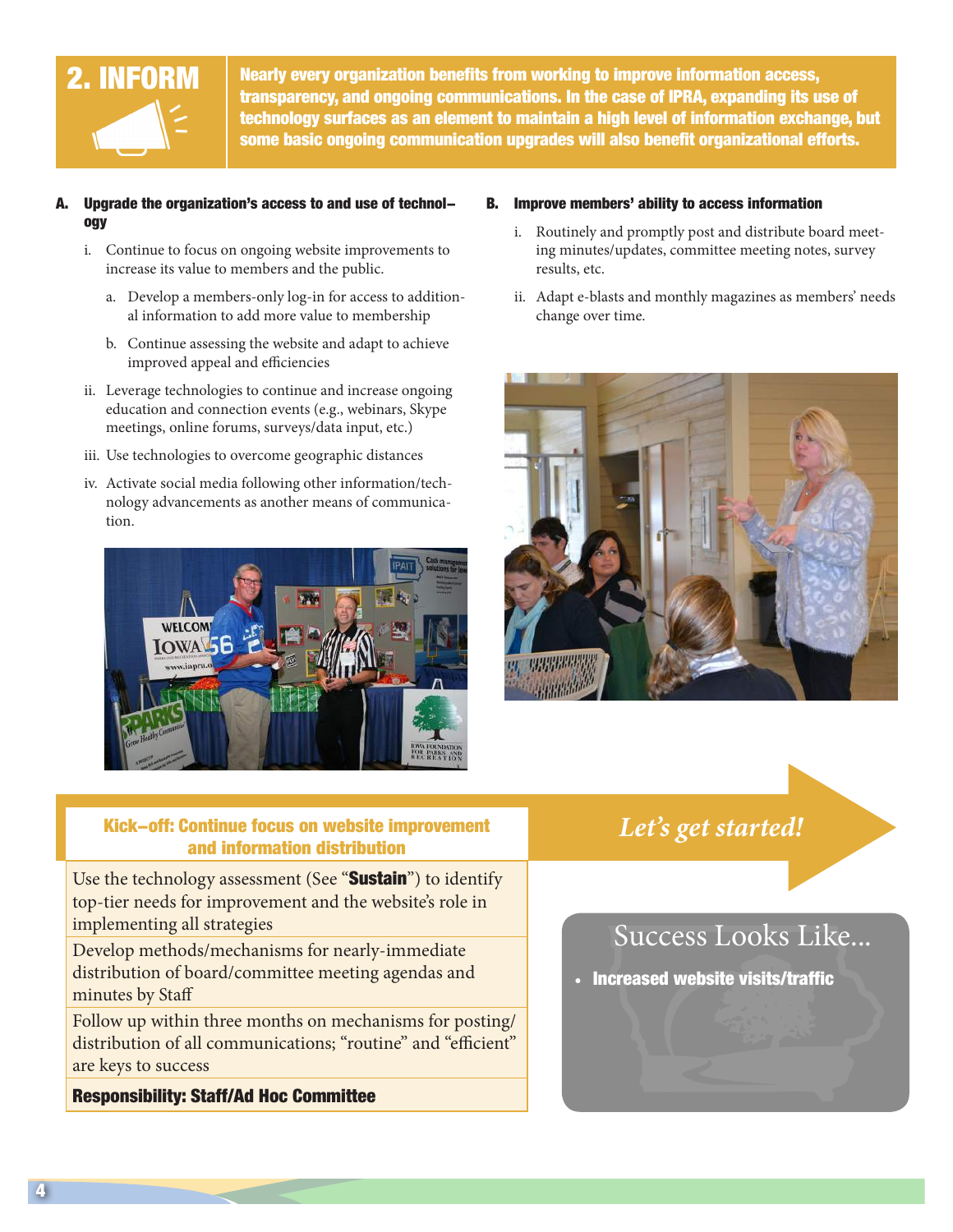

3. UNITE Along with professional and membership enrichment, the core of IPRA should be to promote the foundation upon which it was formed: quality and lasting parks and recreation systems in Iowa. While the organization cannot undertake this monumental task alone, it can be the voice through meaningful partnerships and tactful communication with leaders at all levels, and members of the public. Innovation in communication and evidence-based advocacy are necessary to better compete for a wide range of resources needed to move the strategy forward. Currently, IPRA's legislative committee is one-member strong. Expansion of this committee is required. Development of legislative agendas and advocacy strategies appropriate to a legal structure like the IPRA are fodder for future conference topics and expanded partnerships.

### A. Provide opportunities for members to become involved with advocacy efforts

- i. Create additional leadership opportunities, particularly in the Legislative committee
- ii. Identify a strategy for successive leadership to ensure continuity as committee membership changes

#### B. Coordinate a united platform on IPRA advocacy priorities

- i. Streamline a legislative agenda annually and track priority policies
- ii. Educate and train parks and recreation leaders to advocate for themselves
- iii. Activate citizens to rally on behalf of their local systems and build support within their communities

#### C. Improve information access for decision-makers at the state and local level

i. Communicate the many benefits of parks and recreation systems that lead to resource prioritization by local and state leaders to the field (Use strategies under "Inform" and "Track")

#### D. Develop appropriate partnerships to strengthen the voice of IPRA and its mission

i. Seek partnerships with similar organizations and experts in the profession for expanded understanding of parks and recreation benefits and associated outreach—both for advocacy efforts and education of the public



## Kick-off: Grow and strengthen the roles *Let's get started!* of the Legislative Committee

Expand legislative committee to develop more member leaders

Determine data/research/partners needed to generate support

Solidify a regular advocacy communication plan with local leaders, identified partners and general membership

Launch communication/advocacy agenda in the fall of 2018, ensuring agenda items are easily accessible (tech assessment)

Responsibility: Staff/Legislative Committee

### Success Looks Like...

- Increases in percentage of membership that feel informed on IPRA support activities
- More engagement around legislative issues; development of a legislative agenda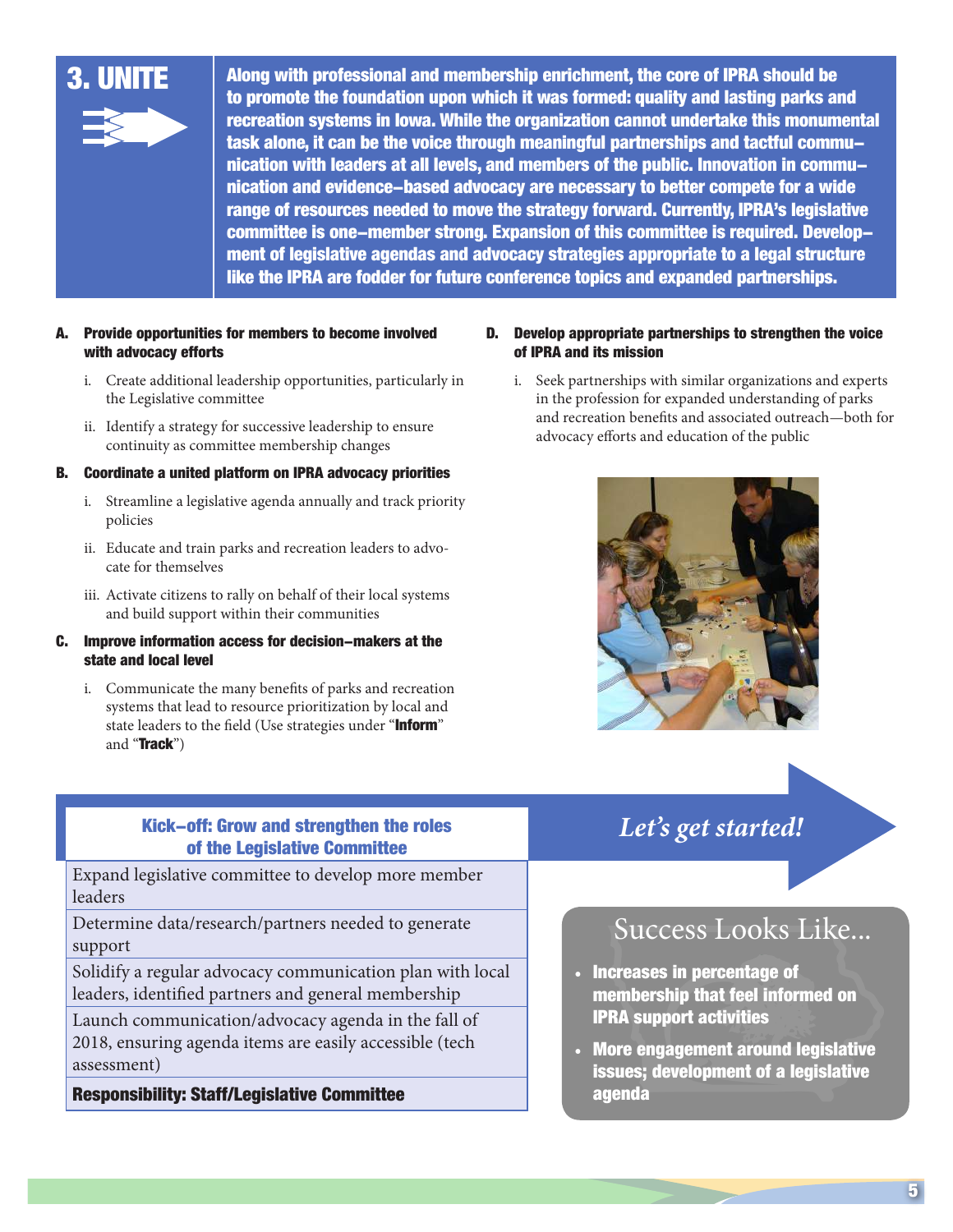

4. GROW Career development of members and recruitment to the ranks of IPRA are core to the IPRA mission. "Grow" references the personal growth of individual members as they gain experience and knowledge through IPRA, and it refers to the organization. When IPRA successfully brings new members into the parks and recreation fold and/or adds someone to its membership roster, growth of both the profession and the organization occurs.

### Create demand for pursuit of the parks and recreation profession

- i. Enhance appeal of the profession to high school and college students and emerging professionals.
- ii. Recognize the "second career" appeal of parks and recreation pursuits, particularly for new professionals in smaller communities
- iii. Coordinate and enhance new and current college outreach efforts.
- iv. Connect with students in parks/recreation, conservation and sports management career fields

#### B. Expand recruitment to IPRA to professionals at all stages of their careers

- i. Engage vendors and other related professions
- ii. Develop pre-college youth recruitment strategies
	- a. Consider the many touch points through lifeguarding, organized sports, summer camps, etc.
- iii. Develop second-career/retiree recruitment strategies

#### C. Expand/grow youth leadership (to complement Leadership Institute)

- i. Encourage input that leads to action
- ii. Use the organization's structure to offer leadership opportunities
- D. Expand/grow career-sustaining support systems to tenured professionals
	- i. Explore Parks & Recreation Professional Certifications, enhanced training
	- ii. Craft lifelong learning opportunities for retirees to remain involved and/or mentor other members
	- iii. Advance "regional rendezvous" to provide ongoing, localized support for members and prospective members in different regions

### *Let's get started!*

| Kick-off: Develop and/or advance outreach to col-<br>leges and universities-both professors and students | Kick-off: Advance regional rendezvous,<br>using a similar format across the state                                      |
|----------------------------------------------------------------------------------------------------------|------------------------------------------------------------------------------------------------------------------------|
| Identify a college action/communication<br>task force                                                    | Identify multiple regional sites across the state:<br>$4-6$ total                                                      |
| Nine months to plan a pilot effort                                                                       | Identify and train member leaders to organize a<br>rendezvous at each site-annually or semi-annually                   |
| Launch pilot by Fall 2018                                                                                | Tailor events to member needs and gaps in conference<br>topics (rotate locations with same topic)                      |
| <b>Responsibility: Board of Directors Leadership</b><br><b>Committee/Young Professionals Network</b>     | <b>Responsibility: Staff/Membership Committee,</b><br>including members from the Young Professionals<br><b>Network</b> |

### Success Looks Like...

- Increased percentage of involvement from members/nonmembers outside of central Iowa.
- IPRA membership increases for those with under 5 years of experience, including students, by 10 percent over 3 years.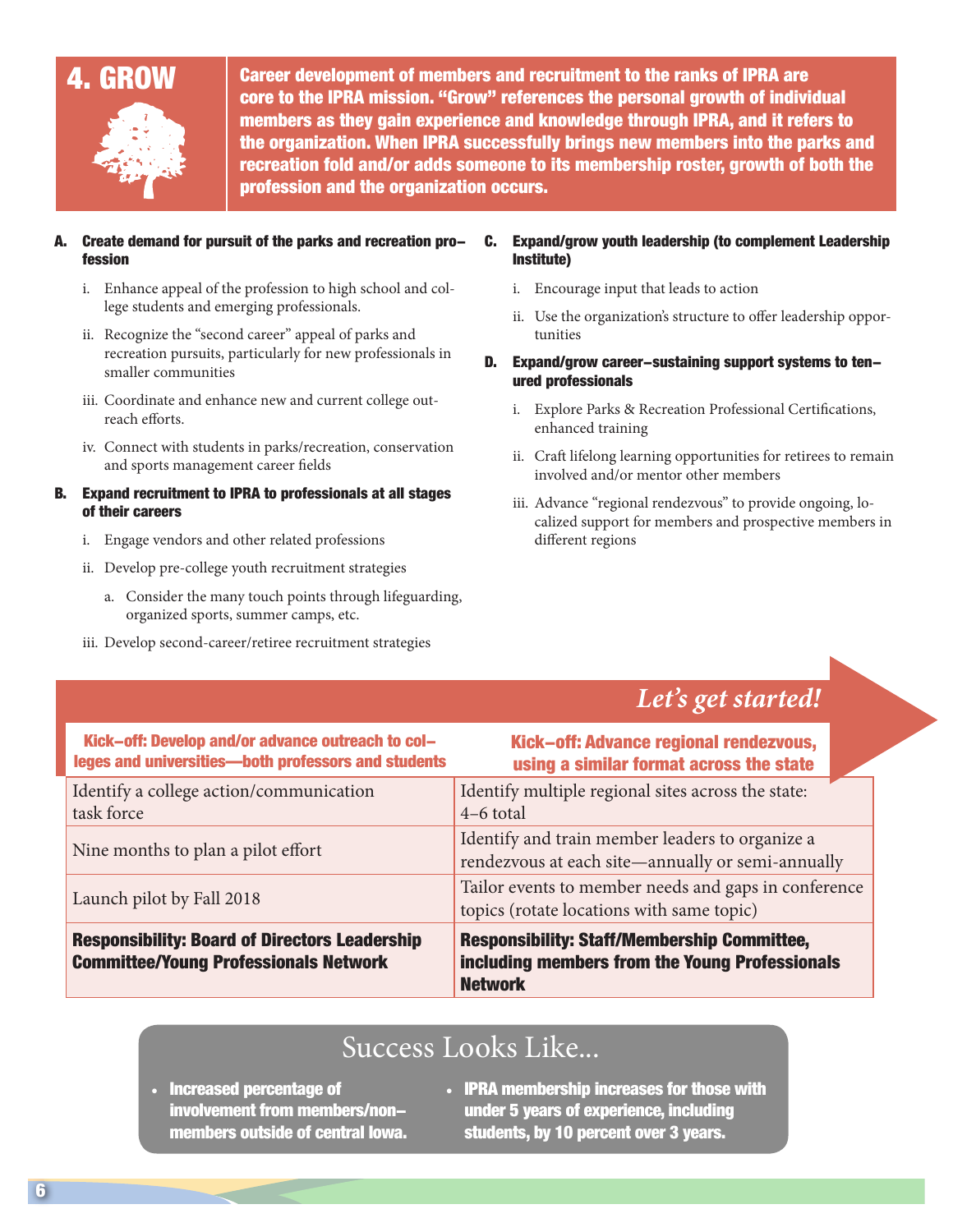

 $\bf 5. \, TRACK \, \, \, \, | \, \,$  IPRA members ask that IPRA up its data game, increasing its capacity to serve as a data-driven organization. Data collection in many categories is essential to provide a full complement of member services. Monitoring trends is one valuable piece, but also understanding the members and their changing needs can make all the difference in IPRA's capacity to serve the parks and recreation profession and sustain itself. At the same time, it is this section of the strategy that is crafted to measure the success and/or needs of implementing this strategy in the short, medium and long term across all strategic categories.

### Monitor and support research of parks/facility usage and innovations to support adoption of best practices

- i. Enrich program offerings to lead in understanding outcomes of new trends and innovations
- B. Collect/compile and share parks and recreation system comparative data
	- i. Consider national, regional and statewide, seeking assistance from universities, other organizations, or comparable state park and recreation associations
- C. Establish data relevant to career development and share/ distribute

#### D. Enhance the membership directory through on-line tools for improved networking and exchange of ideas

*Part of the "Track" strategic direction should be a process to review implementation of the Strategic Plan. Established metrics create a baseline to track trends and how well certain strategies are progressing. Several priority metrics are given, which the IPRA can easily track through membership data and simple surveys. Other metrics should be considered over time as additional action items become ready for implementation.*

#### E. Develop a data dashboard to assess progress of this strategic document over time

- i. Priority measures to track include:
	- a. Increases in member volunteers that serve or have served on the IPRA Board or an active IPRA committee (31% from survey)
	- b. Increases in weekly website visits and traffic geared toward all pages (16% visit weekly or more from survey)
	- c. IPRA membership increases for those with under 5 years of experience, including students, by 10 percent over 3 years (21% from survey)
- ii. Secondary measures to consider for development and tracking:
	- a. Increases in percentage of membership that feel informed on IPRA support activities
	- b. Increases in the percentage of members from outside central Iowa.
	- c. More member use of online communication methods provided by IPRA.

## *Let's get started!* Kick-off: Develop dashboard to monitor strategy

Use strategic plan steering committee to specify dashboard features; identify baseline and targets by July 2017 Connect to IT consultant or other IT expertise to set up dashboard (work with technology task force—see "Sustain")

Launch dashboard by October 2018



### Success Looks Like...

• Data dashboard with metrics for regular assessment of the plan